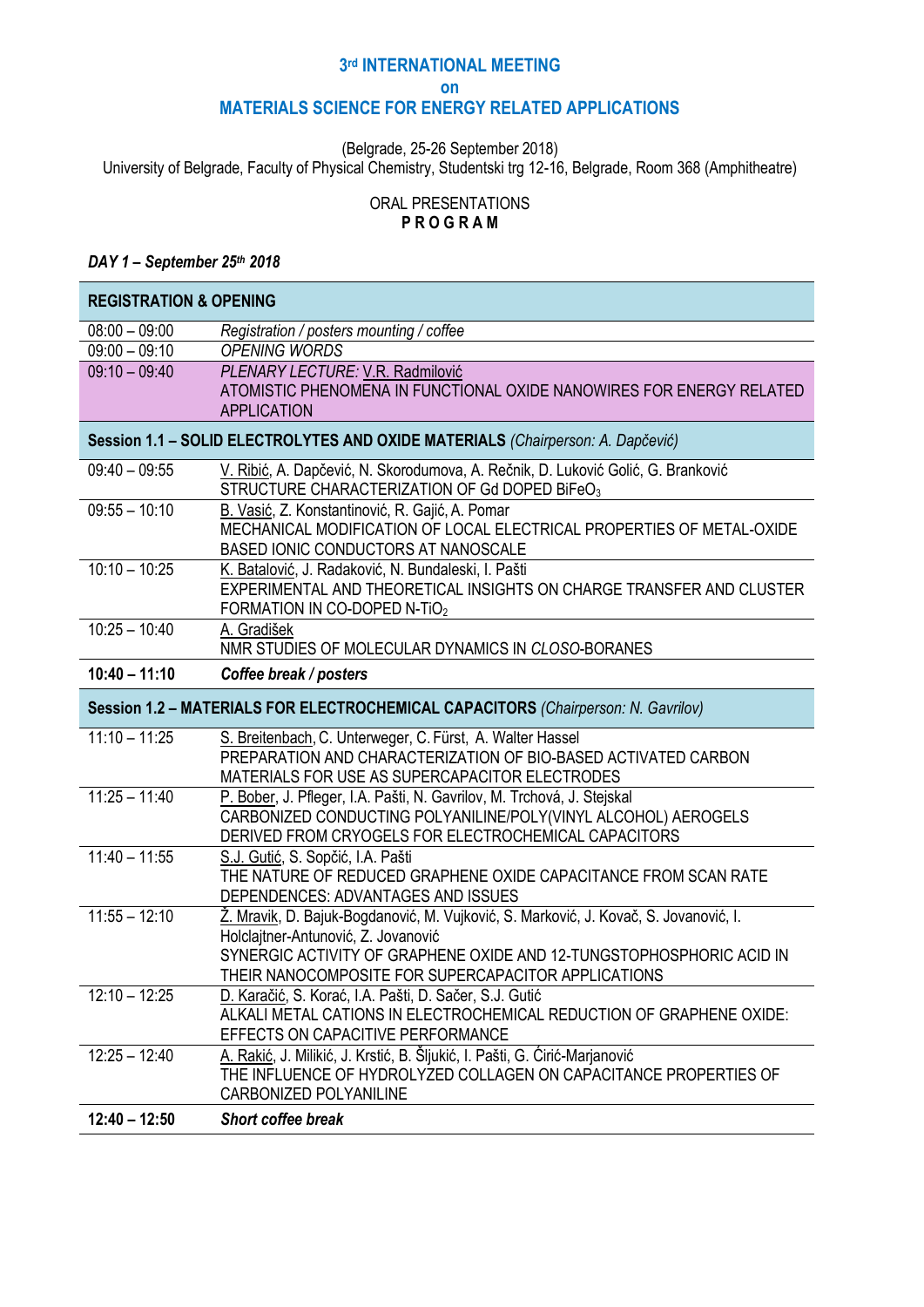| Session 1.3 - SOLAR ENERGY MATERIALS (Chairperson: K. Batalović)   |                                                                                                                                                                                                                                                                     |  |
|--------------------------------------------------------------------|---------------------------------------------------------------------------------------------------------------------------------------------------------------------------------------------------------------------------------------------------------------------|--|
| $12:50 - 13:05$                                                    | J. Pfleger, D. Rais, P. Toman (invited talk)<br>SINGLET FISSION IN ORGANIC MOLECULES<br>FOR HARVESTING SHORT WAVELENGTH LIGHT IN PHOTOVOLTAICS                                                                                                                      |  |
| $13:05 - 13:20$                                                    | J. Belić and L. Visscher<br>COMPUTATIONAL OPTIMIZATION OF DYE-SENSITIZED SOLAR CELLS                                                                                                                                                                                |  |
| $13:20 - 13:35$                                                    | J. Kuliček, P. Gemeiner, M. Omastová, M. Mičušík<br>POLYMER BASED NANOCOMPOSITES AS COUNTER ELECTRODES IN SOLAR CELLS<br><b>APPLICATIONS</b>                                                                                                                        |  |
| $13:35 - 14:45$                                                    | LUNCH (Coffee will be served 14:15 - 14:45)                                                                                                                                                                                                                         |  |
| $14:45 - 15:15$                                                    | PLENARY LECTURE: C.G. Granqvist<br>IN HARMONY WITH THE ENVIRONMENT: NEW MATERIALS AND DEVICES FOR<br>HARNESSING NATURE'S ENERGY FLOWS                                                                                                                               |  |
| Session 1.4 - ELECTROCATALYSIS (Chairperson: B. Šljukić Paunković) |                                                                                                                                                                                                                                                                     |  |
| $15:15 - 15:30$                                                    | K. Stojanovski, P. Jovanovič, L. Moriau, M. Bele, N. Hodnik, M. Gaberšček<br>DOPING OF TIONX WITH VARIOUS ELEMENTS AS POTENTIAL SUPPORT FOR IT<br>OXYGEN EVOLUTION REACTION ELECTROCATALYST IN ACIDIC MEDIA                                                         |  |
| $15:30 - 15:45$                                                    | L. Moriau, M. Bele, F. Ruiz Zepeda, M. Gatalo, U. Petek, A. Vižintin, M. Gaberšček, N. Hodnik<br>GRAPHENE/TIONx/PtCulrR AS BIFUNCTIONAL CATALYST FOR OXYGEN REDUCTION<br>AND OXYGEN EVOLUTION REACTIONS FOR THE REGENERATIVE PEM FUEL CELL                          |  |
| $15:45 - 16:00$                                                    | M.M. Vasić, J. Milikić, L. Amaral, N. Cvjetićanin, D. Jugović, R. Hercigonja, B. Šljukić<br>NIA AND NIX ZEOLITES AS ELECTROCATALYSTS FOR WATER SPLITTING IN ALKALINE<br><b>MEDIA</b>                                                                                |  |
| $16:00 - 16:15$                                                    | M. Gatalo, F. Ruiz-Zepeda, P. Jovanovič, N. Hodnik, M. Bele, M. Gaberšček<br>REPRODUCIBLE WATER BASED GRAM SCALE SYNTHESIS OF HIGHLY ACTIVE PtCu3/C<br>OXYGEN REDUCTION REACTION ELECTROCATALYST VIA GALVANIC DISPLACEMENT<br><b>REACTION</b>                       |  |
| $16:15 - 16:30$                                                    | E. Coy, L. Yate, D.P. Valencia, W. Aperador, K. Siuzdak, P. Torruella, S. Estrade, K. Załęski, I.<br>latsunskyi, F. Peiro, X. Zhang, J. Tejada, Y. Li, R.F. Ziolo<br>TAILORING NANOCOMPOSITE CARBIDE ELECTRODES FOR EFFICIENT HYDROGEN<br><b>EVOLUTION REACTION</b> |  |
| $16:30 - 16:40$                                                    | Short coffee break                                                                                                                                                                                                                                                  |  |
| $16:40 - 16:55$                                                    | M. Prokop, R. Kodým, T. Bystroň, M. Paidar, K. Bouzek<br>KINETICS OF Pt DISSOLUTION AT CONDITIONS CORRESPONDING TO HIGH-<br>TEMPERATURE PEM FUEL CELL OPERATION                                                                                                     |  |
| $16:55 - 17:10$                                                    | M. Bele, N. Hodnik, M. Gatalo, P. Jovanovič, G. Dražič, F. Ruiz-Zepeda, M. Gaberšček,<br>S. Hočevar<br>SYNTHESIS OF HIGH PERFORMANCE Pt-SKIN PtCu3/C INTERMETALLIC SHELL<br>PEM-FC ELECTROCATALYST                                                                  |  |
| $17:10 - 17:25$                                                    | M. Šabanović, D. Metarapi, I.A. Pašti, S.J. Gutić<br>ELECTROCATALYTIC BEHAVIOR OF PULSE-DEPOSITED NICKEL/REDUCED<br><b>GRAPHENE OXIDE COMPOSITES</b>                                                                                                                |  |
| $17:25 - 17:40$                                                    | A.Z. Jovanović, I. Pašti, T. Trišović, L.D. Rafailović<br>Pd SURFACE FUNCTIONALIZATION OF HIGH-SURFACE-AREA TRANSITION METAL<br>ELECTROCATALYSTS FOR FUEL CELL APPLICATIONS                                                                                         |  |
| 19:00                                                              | <b>Social dinner</b>                                                                                                                                                                                                                                                |  |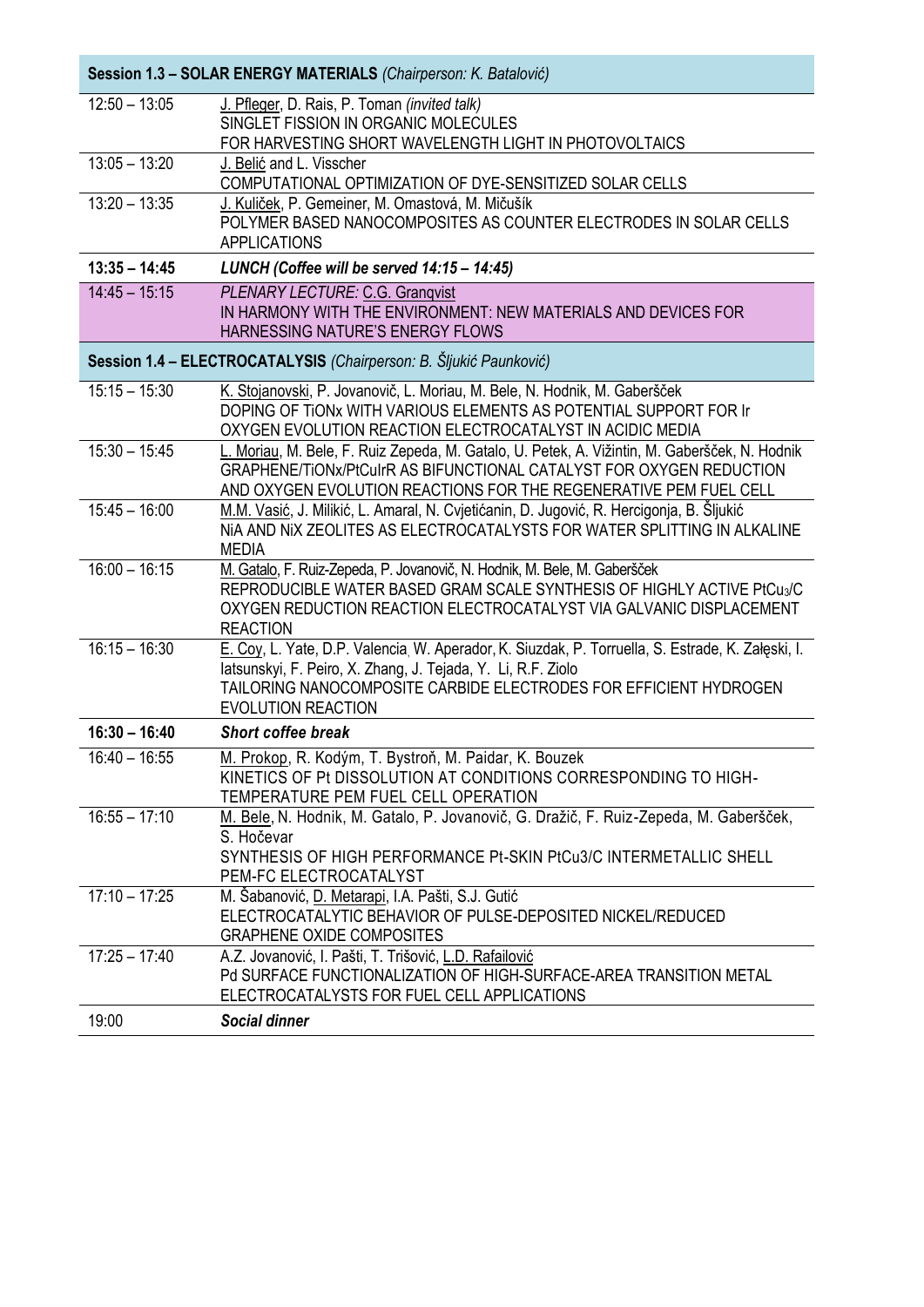#### **3 rd INTERNATIONAL MEETING on MATERIALS SCIENCE FOR ENERGY RELATED APPLICATIONS**

(Belgrade, 25-26 September 2018)

University of Belgrade, Faculty of Physical Chemistry, Studentski trg 12-16, Belgrade, Room 368 (Amphitheatre)

# ORAL PRESENTATIONS **P R O G R A M**

# *DAY 2 – September 26th 2018*

| $09:00 - 09:30$                                                         | PLENARY LECTURE: N. Lopez<br>CHALLENGES IN THE MODELING OF OXIDES WITH CATALYTIC PROPERTIES                                                                                                                                                                                                   |  |  |
|-------------------------------------------------------------------------|-----------------------------------------------------------------------------------------------------------------------------------------------------------------------------------------------------------------------------------------------------------------------------------------------|--|--|
| Session 2.1 - THEORETICAL MODELLING (Chairperson: I. Pašti)             |                                                                                                                                                                                                                                                                                               |  |  |
| $09:30 - 09:45$                                                         | M. Rellán-Piñeiro and N. López<br>DYNAMIC BEHAVIOR OF ELECTRONIC CONFIGURATION ON REDUCED $\alpha$ -MoO <sub>3</sub> (010): A<br>DFT STUDY                                                                                                                                                    |  |  |
| $09:45 - 10:00$                                                         | A.S. Dobrota, I.A. Pašti, N.V. Skorodumova<br>HOW DOES GRAPHENE REACT TO STRESS?                                                                                                                                                                                                              |  |  |
| $10:00 - 10:15$                                                         | A.Z. Jovanović and I.A. Pašti<br>FIRST PRINCIPLES INVESTIGATION OF THE CHEMICAL PROPERTIES OF<br>SUBSTITUTIONALLY DOPED AND MONOVACANT GRAPHENE                                                                                                                                               |  |  |
| $10:15 - 10:30$                                                         | N.V. Skorodumova, P. Zhgun, A.V. Ruban<br>DOPANT AND VACANCY DISTRIBUTION IN Gd-DOPED CERIA AND ITS INFLUENCE ON<br>THE OXIDE PROPERTIES                                                                                                                                                      |  |  |
| $10:30 - 10:45$                                                         | S.I. Simak<br>LATTICE DYNAMICS AND SUPERIONIC TRANSITION IN $\text{CeO}_2$ FROM FIRST PRINCIPLES                                                                                                                                                                                              |  |  |
| $10:45 - 11:00$                                                         | O. Vekilova and N.V. Skorodumova<br>EFFECT OF TEMPERATURE ON THE ENERGY BARRIERS FOR OXYGEN VACANCY<br>DIFFUSION IN DOPED CERIA                                                                                                                                                               |  |  |
| $11:00 - 11:30$                                                         | Coffee break / posters                                                                                                                                                                                                                                                                        |  |  |
| Session 2.2 - HETEROGENEOUS CATALYSIS (Chairperson: M. Milojević-Rakić) |                                                                                                                                                                                                                                                                                               |  |  |
|                                                                         |                                                                                                                                                                                                                                                                                               |  |  |
| 11:30-11:45                                                             | A. Kokalj, J.J. Corral-Pérez, A. Bansode, C.S. Praveen, H. Reymond, A. Comas-Vives, J.<br>VandeVondele, C. Copéret, P. Rudolf von Rohr, A. Urakawa<br>UNIQUE REACTIVITY OF SILVER ON SILICA IN CO2 HYDROGENATION TO FORMATES<br>AND SUBSEQUENT ESTERIFICATION WITH METHANOL TO METHYL FORMATE |  |  |
| $11:45 - 12:00$                                                         | R. García-Muelas, Q. Li, N. López<br>HYDROGEN PRODUCTION FROM ALCOHOLS REFORMING ON NOBLE METALS:<br>INSIGHTS FROM MICROKINETIC MODELING AND DENSITY FUNCTIONAL THEORY                                                                                                                        |  |  |
| $12:00 - 12:15$                                                         | K. Karajović, Q. Li, N. López<br>ROLE OF ENSEMBLE CONTROL IN ALKYNE SEMI-HYDROGENATION ON Ni <sub>x</sub> P <sub>v</sub><br><b>CATALYSTS</b>                                                                                                                                                  |  |  |
| $12:15 - 12:30$                                                         | M. Baljozovic, A. Mairena, M. Parchau, M. Kawecki, L. Bernard, C. Wäckerlin, K.-H. Ernst<br>UNRAVELLING THE ROLE OF TRANSIENTLY PRODUCED HYDROGEN IN ON-SURFACE<br><b>CHEMISTRY</b>                                                                                                           |  |  |
| $12:30 - 12:45$                                                         | E. Fako, M. Ortuño, N. Lopez<br>SINGLE ATOM CATALYSIS: THE MISSING LINK BETWEEN HOMOGENEOUS AND<br><b>HETEROGENEOUS CATALYSIS</b>                                                                                                                                                             |  |  |
| $12:45 - 13:00$                                                         | V. Babačić, Y. Wang, M. Lewandowski<br>DETERMINING THE WORK FUNCTION OF ULTRATHIN FeO(111) FILMS ON Ag(111)<br>- THE POTENTIAL OXIDATION CATALYSTS                                                                                                                                            |  |  |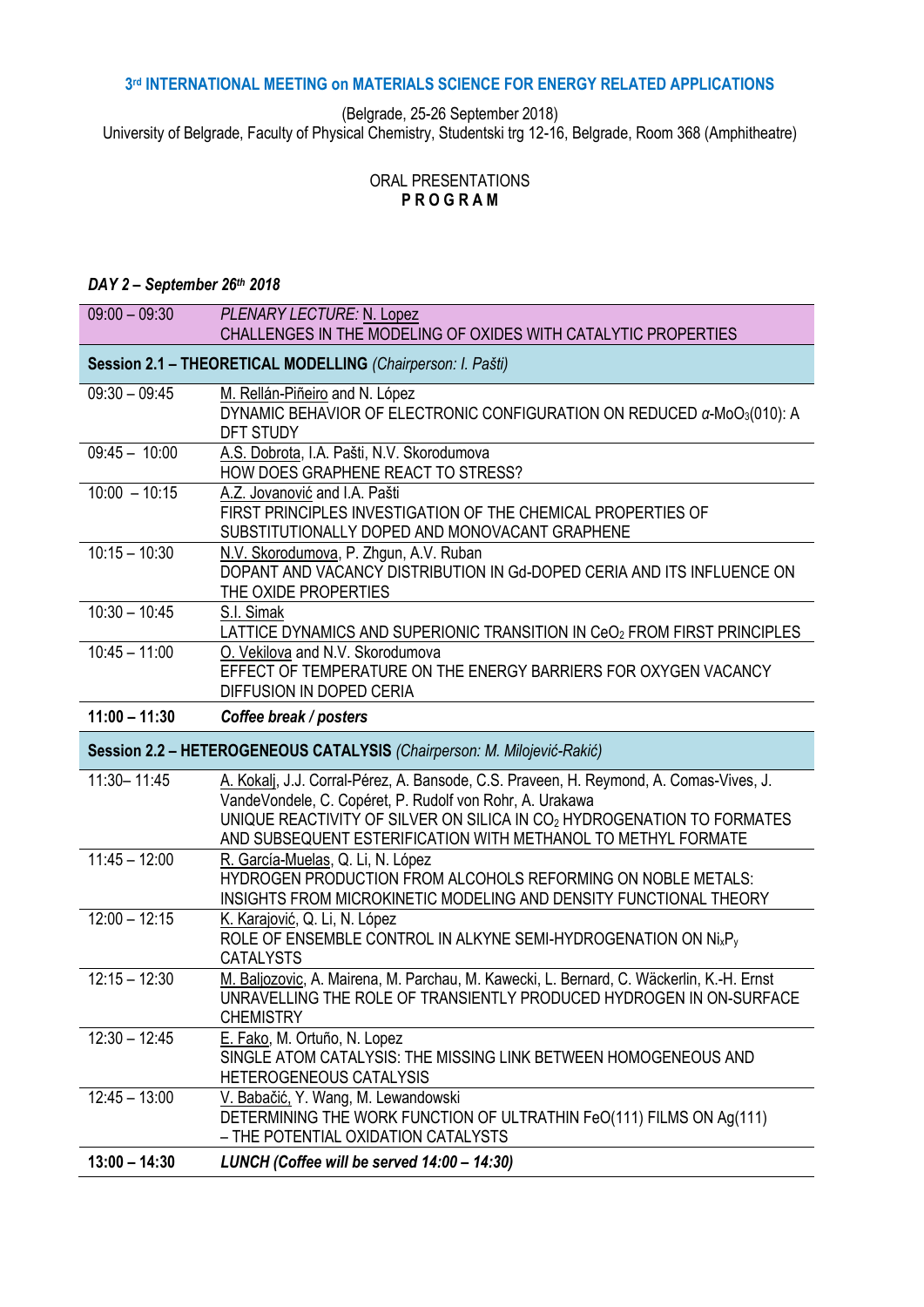| $14:30 - 15:00$ | PLENARY LECTURE: B. Johansson<br>THE PROCEDURE BEHIND THE NOBEL PRIZE IN PHYSICS                                                                                                                                                                  |
|-----------------|---------------------------------------------------------------------------------------------------------------------------------------------------------------------------------------------------------------------------------------------------|
|                 | Session 2.3 - GENERAL SESSION (Chairperson: S. Simak)                                                                                                                                                                                             |
| $15:00 - 15:15$ | N. Hodnik and P. Stražar (invited talk)<br>ENVIRONMENTALLY FRIENDLY RHODIUM DISSOLUTION PROCESS WITH OZONE,<br>HYDROGEN AND CARBON MONOXIDE FOR RECYCLING PURPOSES                                                                                |
| $15:15 - 15:30$ | J. Senćanski, S. Blagojević, I. Stojković Simatović<br>AN EXAMINATION OF METHODS USED IN RECYCLING CATHODE MATERIAL FROM<br><b>SPENT LI-ION BATTERIES</b>                                                                                         |
| $15:30 - 15:45$ | A. Marković, L. Buschbeck, J. Christoffers, G. Wittstock<br>FLUORESCENT DYES FOR ELECTROCHEMICAL SENSING - ELECTROCHEMICAL<br>ACTIVATION OF SELF-ASSEMBLED MONOLAYERS                                                                             |
| $15:45 - 16:00$ | B. Babić, A. Kalijadis, M. Nikolić, M. Gilić, B. Jelenković, B. Jokić<br>VISCOSE BASED SHINING CARBON DOTS                                                                                                                                        |
| $16:00 - 16:15$ | D.M. Djokić<br>QUANTUM YIELD COMPUTATION IN POLYMER-WRAPPED CARBON NANOTUBES                                                                                                                                                                      |
| $16:15 - 16:25$ | Short coffee break                                                                                                                                                                                                                                |
|                 | Session 2.4 - SURFACE PROCESSES AND CORROSION (Chairperson: A. Kokalj)                                                                                                                                                                            |
| $16:25 - 16:40$ | N. Godja, A. Schindel, A. Laskos<br>"SURFACE MODIFICATION TECHNOLOGIES" USING PLASMA ELECTROLYTIC<br><b>OXIDATION</b>                                                                                                                             |
| $16:40 - 16:55$ | I.C. Vladu, J. Wosik, A. Stankovic<br>ELECTROSPUN NANOFIBERS AND THEIR POTENTIAL FOR ENERGY RELATED<br><b>APPLICATIONS</b>                                                                                                                        |
| $16:55 - 17:10$ | I. Traxler, G. Schimo-Aichhorn, A. Muhr, G. Luckeneder, H. Duchaczek, K.-H. Stellnberger, J.<br>Faderl, D. Rudomilova, T. Prosek, A.W. Hassel, S. Hild<br>HYDROGEN DETECTION IN HIGH STRENGTH STEELS WITH ATOMIC FORCE<br><b>MICROSCOPY</b>       |
| $17:10 - 17:25$ | P. Velicsanyi, J. Schodl, G. Fafilek, K.-H. Stellnberger, J. Hagler, W. Pernkopf, S. Piontek, P.<br>Keil, R. Fluch<br>CHARACTERISATION OF CORROSION MECHANISMS OF DIFFERENT SORTS OF STEEL<br>AND DIFFERENT CORROSION PROTECTIVE ORGANIC COATINGS |
|                 |                                                                                                                                                                                                                                                   |
| $17:25 - 17:40$ | P. Jovanovič, M. Bele, M. Šala, F. Ruiz-Zepeda, G. Dražić, N. Zabukovec Logar, N. Hodnik,<br>M. Gaberšček<br>CORROSION PROTECTION OF PLATINUM-BASED ELECTROCATALYST BY<br>RUTHENIUM SURFACE DECORATION                                            |
| $17:40 - 17:55$ | M. Poberžnik and A. Kokalj<br>LATERAL INTERACTIONS BETWEEN ELECTRONEGATIVE ADATOMS ON METALLIC<br><b>SURFACES</b>                                                                                                                                 |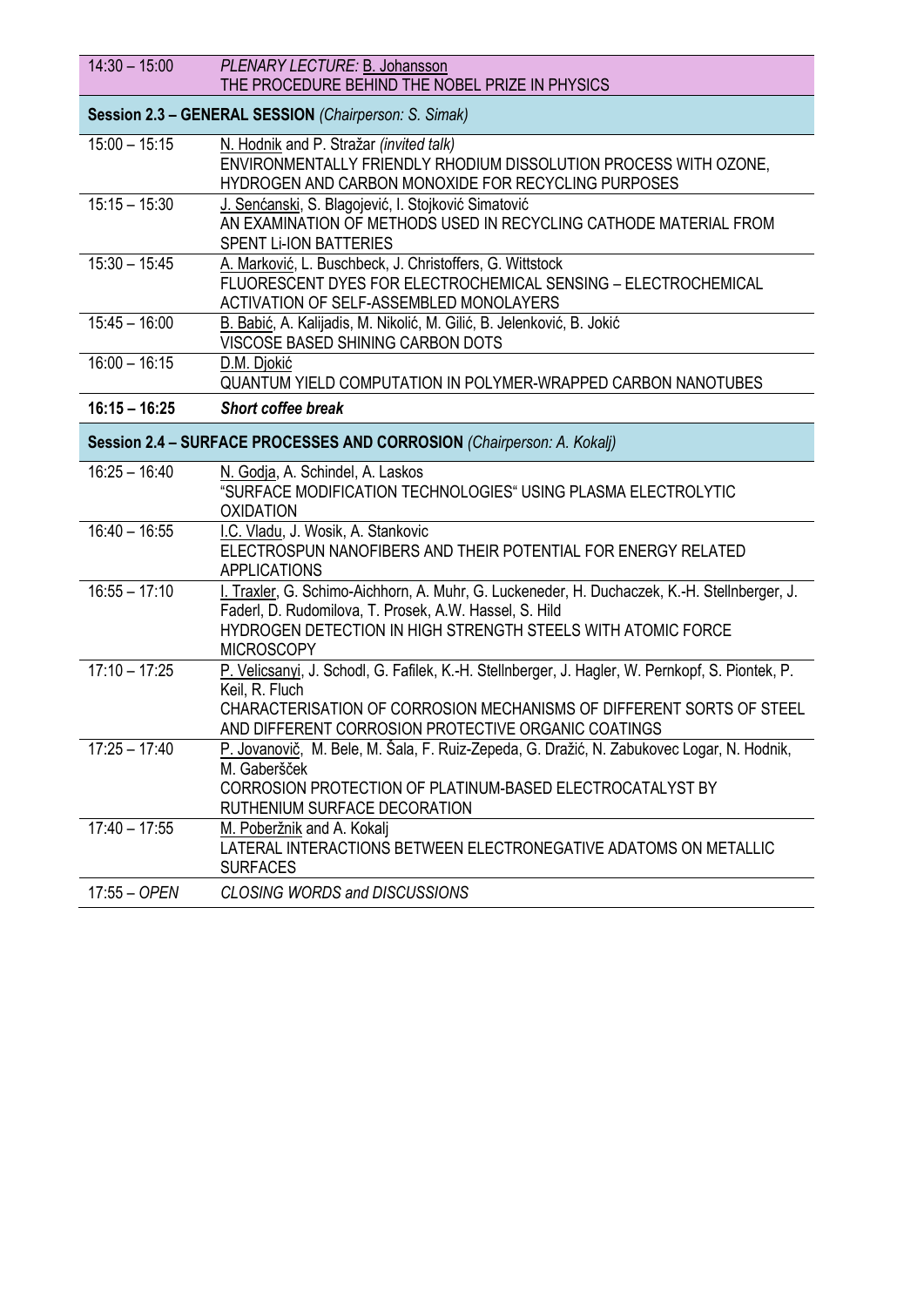# **3 rd INTERNATIONAL MEETING on MATERIALS SCIENCE FOR ENERGY RELATED APPLICATIONS**

(Belgrade, 25-26 September 2018)

University of Belgrade, Faculty of Physical Chemistry, Studentski trg 12-16, Belgrade, Room 368 (Amphitheatre)

### POSTER PRESENTATIONS **P R O G R A M**

A.M. Juma and B.Ž. Todorović FOURIER TRANSFORM INFRARED SPECTROSCOPY OF THE KEROGEN FROM ANTHRACITE AT VRŠKA ĈUKA (SERBIA)

B. Simović, A. Dapčević, Ž. Radovanović, A. Golubović, A. Matković, G. Branković COMPARATIVE STUDY OF Ag/ZnO NANOPOWDERS OBTAINED BY SOLVOTHERMAL AND PRECIPITATION METHODS

I. Šeděnková, M. Trchová, J. Dybal, J. Stejskal ENHANCED THERMAL STABILITY OF POLYANILINE FILM WITH DIBUTYL PHOSPHITE

I.M. Minisy, N. Gavrilov, U. Acharya, C. Unterweger, J.Stejskal, P. Bober CARBONIZED POLYPYRROLE NANOTUBES COVERED WITH GLOBULAR, NANOFIBRILAR OR NANOTUBULAR POLYPYRROLE

U. Acharya, P. Bober, J. Stejskal, J. Pfleger POLYPYRROLE/MOLYBDENUM DISULPHIDE COMPOSITE AS PROMISING MATERIAL FOR ENERGY STORAGE

F. Piana, R.Jambor, T. Řiĉica, J.M. Macak, J. Pfleger INKJET PRINTABLE NANOCOMPOSITE POLY(2-CYANOETHYL VINYL ETHER) / BARIUM TITANATE MATERIAL FOR ENERGY HARVESTING APPLICATIONS

F. Ruiz-Zepeda, L. Noĉ, G. Kapun, I. Jerman ANALYTICAL (S)TEM INVESTIGATION OF BLACK PIGMENT COATING FOR APPLICATIONS IN CONCENTRATED SOLAR POWER

S. Aškrabić, Z.D. Dohĉević-Mitrović, V.D. Araújo, M. Radović, G.R. Costa, M.I.B. Bernardi, M.G. Nikolić INFLUENCE OF Co DOPING ON OPTICAL AND PHOTOCATALYTIC PERFORMANCES OF SnO2- **NANOCRYSTALS** 

B. Stojadinović, M. Radović, N. Tadić, S. Stojadinović, I. Belĉa, Z. Dohĉević-Mitrović STABILITY OF F-CENTER DEFECTS DURING THE THERMAL TREATMENT OF NANOCRYSTALLINE CeO<sub>2-V</sub>

N. Zdolšek, J. Milikić, S. Mentus, M. Bendova, T. Trtić-Petrović, B. Šljukić METAL CONTAINING IONIC LIQUID – NEW PRECURSOR FOR NICKEL/CARBON COMPOSITE CATALYST FOR BOROHYDRIDE OXIDATION AND OXYGEN REDUCTION REACTION

B.M. Koĉmaruk and I.A. Pašti ADSORPTION OF DIMETHYL SULFOXIDE AND ITS EFFECTS ON ELECTROCHEMICAL BEHAVIOR OF POTENTIODYNAMICALLY DEPOSITED POLYCRYSTALLINE PALLADIUM – EXPERIMENTAL AND THEORETICAL ANALYSIS

J.R. Vlahović

ADSORPTION OF MULTIVALENT METAL ATOMS ON FUNCTIONALIZED SURFACES OF GRAPHENE

K. Novĉić and I.A. Pašti INTERACTION OF LixOy SPECIES WITH CARBON MATERIALS – ANALYSIS OF THE EFFECT OF SURFACE FUNCTIONALIZATION